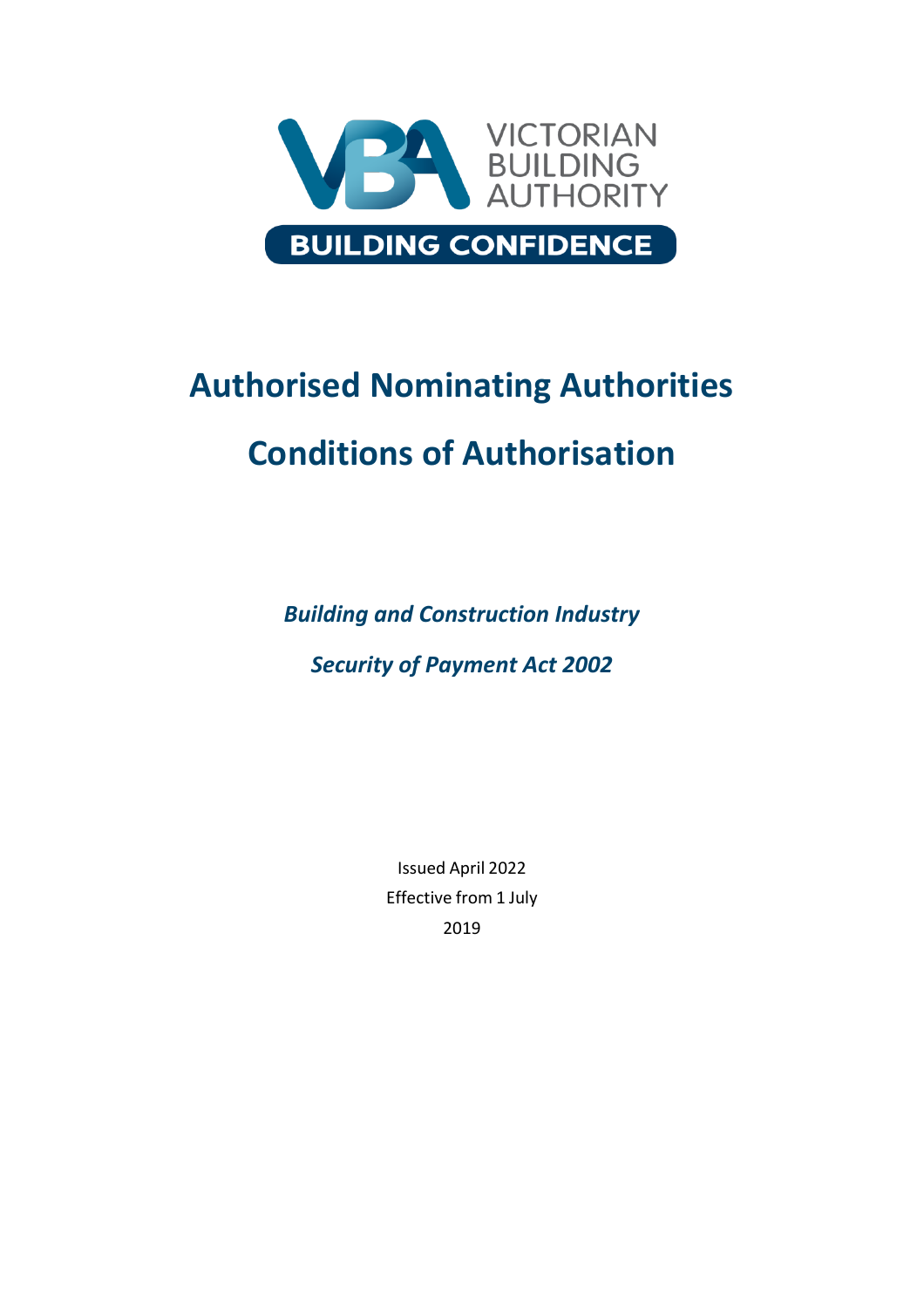# **Contents**

| $\label{lem:1} \mbox{Introduction} \,\, \ldots \,\, \ldots \,\, \ldots \,\, \ldots \,\, \ldots \,\, \ldots \,\, \ldots \,\, \ldots \,\, \ldots \,\, \ldots \,\, \ldots \,\, \ldots \,\, \ldots \,\, \ldots \,\, \ldots \,\, \ldots \,\, \ldots \,\, \ldots \,\, \ldots \,\, \ldots \,\, \ldots \,\, \ldots \,\, \ldots \,\, \ldots \,\, \ldots \,\, \ldots \,\, \ldots \,\, \ldots \,\, \ldots \,\, \ldots \,\, \ldots \,\, \ldots \,\, \ldots \,\, \ldots \,\,$ |  |  |
|------------------------------------------------------------------------------------------------------------------------------------------------------------------------------------------------------------------------------------------------------------------------------------------------------------------------------------------------------------------------------------------------------------------------------------------------------------------|--|--|
|                                                                                                                                                                                                                                                                                                                                                                                                                                                                  |  |  |
|                                                                                                                                                                                                                                                                                                                                                                                                                                                                  |  |  |
|                                                                                                                                                                                                                                                                                                                                                                                                                                                                  |  |  |
|                                                                                                                                                                                                                                                                                                                                                                                                                                                                  |  |  |
|                                                                                                                                                                                                                                                                                                                                                                                                                                                                  |  |  |
|                                                                                                                                                                                                                                                                                                                                                                                                                                                                  |  |  |
|                                                                                                                                                                                                                                                                                                                                                                                                                                                                  |  |  |
|                                                                                                                                                                                                                                                                                                                                                                                                                                                                  |  |  |
|                                                                                                                                                                                                                                                                                                                                                                                                                                                                  |  |  |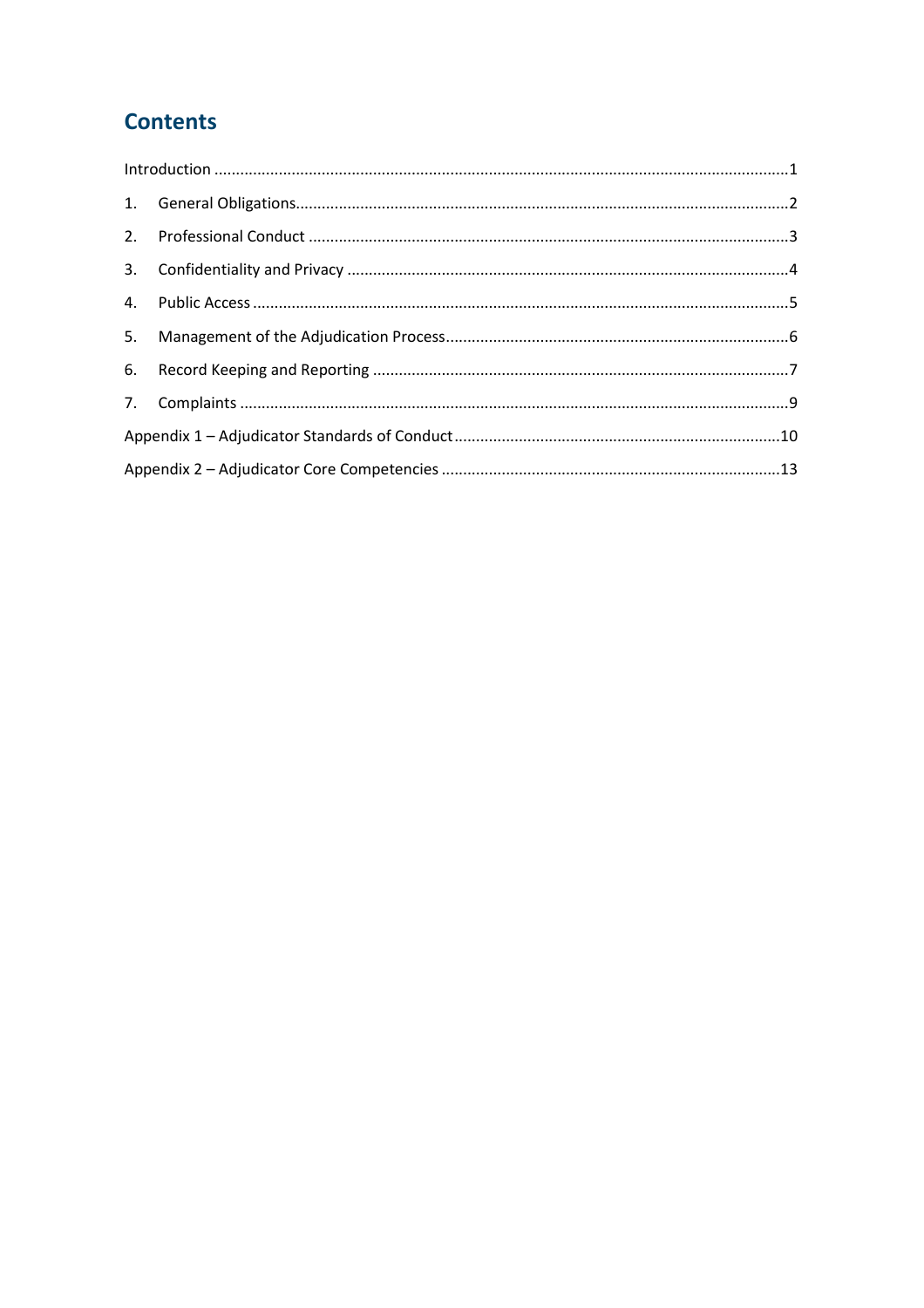# <span id="page-2-0"></span>**Introduction**

# *Building and Construction Industry Security of Payment Act 2002*

The *Building and Construction Industry Security of Payment Act 2002* (the SOP Act) provides a fast, cheap and non-legalistic way to resolve payment disputes through adjudication.

Adjudicators are nominated by Authorised Nominating Authorities (ANAs). ANAs are authorised to perform this service by the Victorian Building Authority (the VBA) under section 42 of the SOP Act. The VBA may also withdraw any authorisation it has given.

Before authorising an ANA under section 42, the VBA must have regard to guidelines issued by the Minister (Ministerial Guidelines) under section 44 of the SOP Act.

In addition, section 43 of the SOP Act permits the VBA to impose conditions of authorisation, and to vary or revoke any existing conditions, in accordance with Ministerial Guidelines.

An ANA can appeal to the Building Appeals Board under section 144A of the *Building Act 1993* against the imposition or variation of a condition.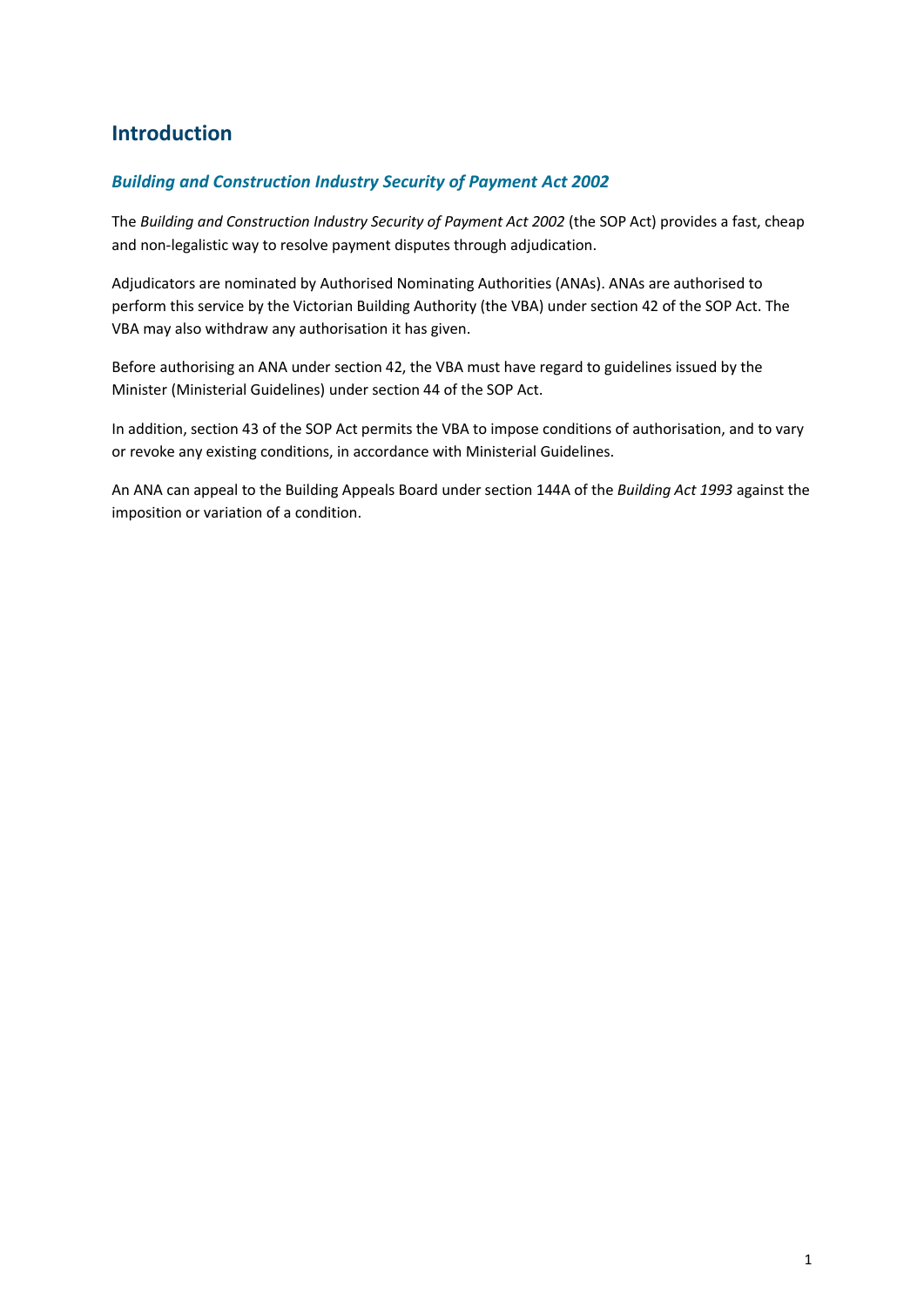# <span id="page-3-0"></span>**1. General Obligations**

### **Compliance with these Conditions**

**1.1** All ANAs must comply with these Conditions of Authorisation. A breach of any condition may affect the authorisation of the ANA concerned.

### **Compliance with the SOP Act and SOP Regulations**

**1.2** All ANAs must comply with the requirements of the SOP Act and the *Building and Construction Industry Security of Payment Regulations 2013* (the SOP Regulations). A breach of any requirement may affect the authorisation of the ANA concerned.

### **Capacity to perform functions**

- **1.3** The ANA must have procedures and policies in place that enable it to perform its functions as an ANA as required by the SOP Act, the Ministerial Guidelines and these Conditions of Authorisation.
- **1.4** The ANA is required to establish and maintain quality assurance systems that enable it to continuously monitor and improve its performance as an ANA.

### **Responsibility to perform functions**

**1.5** While an ANA may adopt any structure and method of operation, including outsourcing, it remains directly and fully responsible for the performance of its functions. It must not delegate or abrogate any function, power, authority or duty conferred on it by the SOP Act.<sup>1</sup>

 $\overline{a}$ 

<sup>&</sup>lt;sup>1</sup> The functions of an ANA are described in section 43A of the SOP Act.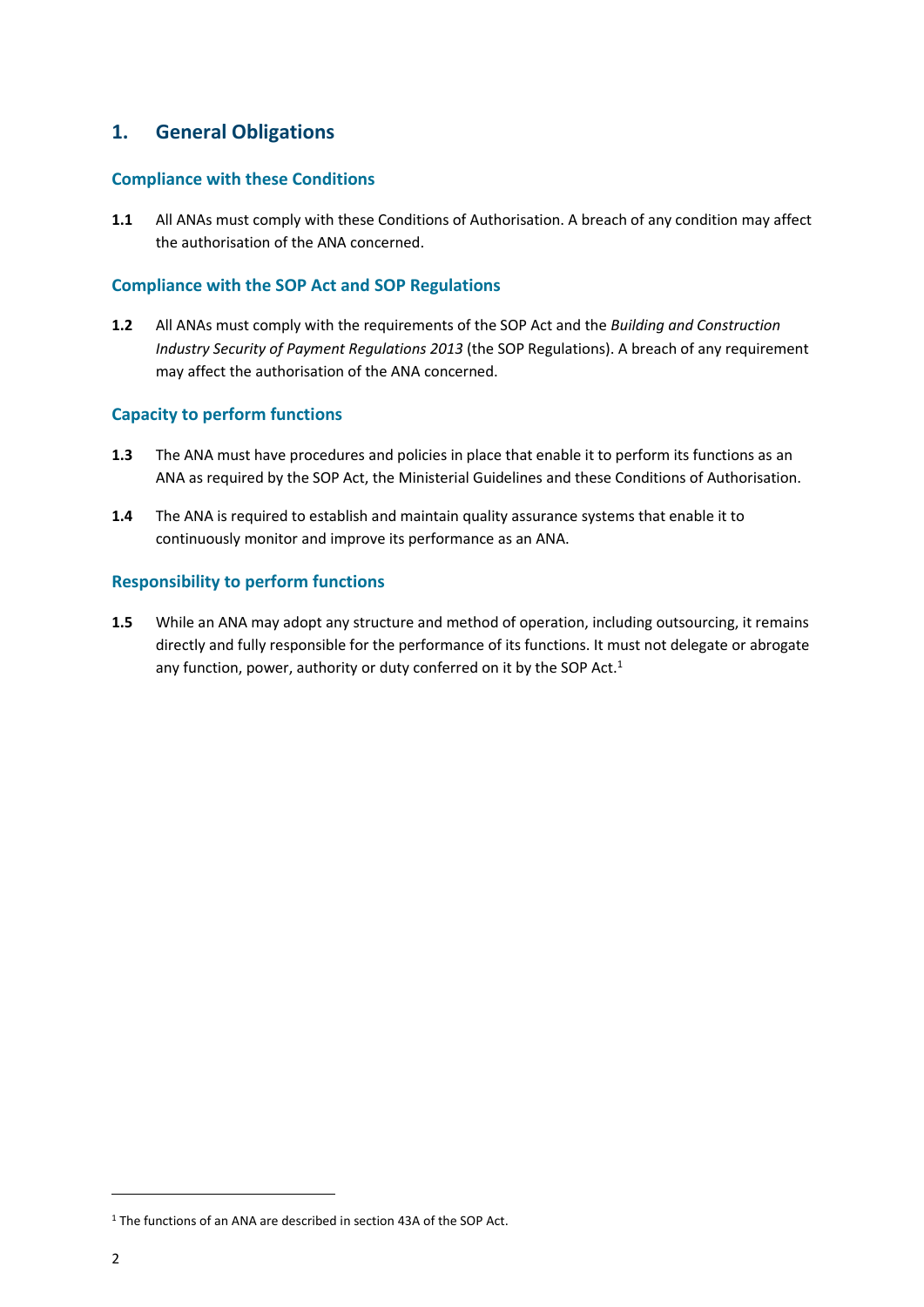# <span id="page-4-0"></span>**2. Professional Conduct**

### **Probity**

**2.1** The ANA and its directors and officers must be fit and proper to perform the functions of an ANA under the SOP Act.<sup>2</sup>

### **Procedural Fairness**<sup>3</sup>

- **2.2** The ANA must perform its functions as an ANA in accordance with the requirements of procedural fairness.
- **2.3** The ANA must not hinder or interfere with the independent exercise of an adjudicator's responsibilities under the SOP Act.

# **Conflict of interest**

1

- **2.4** The ANA must have processes and procedures in place to identify and resolve conflicts of interest in performing its functions as an ANA. <sup>4</sup>
- **2.5** The ANA must have processes and procedures in place to identify and resolve conflicts of interest for any adjudicator it considers for nomination or appointment.<sup>5</sup>
- **2.6** The ANA must not nominate or appoint an adjudicator where it is aware, or reasonably should be aware, that a conflict may or does exist between the interests of the adjudicator and the interests of the claimant or the respondent.<sup>6</sup>

- Criticism, disqualification or removal by a professional or regulatory body or court.
- Evidence that the person has been obstructive, misleading or untruthful in dealing with regulatory bodies or a court.
- Refusal to comply with regulatory or professional requirements.
- Adverse findings about the person in relevant criminal or civil proceedings.
- Failure to manage personal debts satisfactorily.
- Failure to deal with conflicts of interest appropriately.
- Evidence that the person has been, or is, considered of bad repute.

<sup>6</sup> Section 28G(3) of the SOP Act prohibits a person who was involved directly or indirectly with an adjudication determination from being appointed by the relevant ANA to review that determination.

<sup>&</sup>lt;sup>2</sup> The factors to consider in determining whether a person is 'fit and proper' depend on the nature of the activities in which the person is engaged but generally can be expected to include the person's character (indicating likely future conduct) or reputation (indicating public perception as to likely future conduct). As a guide, the VBA considers that any of the following factors could raise doubt as to whether an individual is a fit and proper person. However, none of the items is necessarily conclusive, and the list is not exhaustive.

<sup>&</sup>lt;sup>3</sup> The requirements of procedural fairness, or natural justice, include a duty to provide a fair hearing and a duty to be unbiased. Providing a fair hearing means that each party has a reasonable opportunity to prepare for and present its case within the limitations of the SOP Act and knows what the case against it is. The duty to be unbiased means that the ANA must be impartial and act independently, avoiding both actual and apparent bias.

<sup>4</sup> Conflict of interest issues arise where any interests or circumstances of the ANA are likely to compromise, or be perceived as compromising, the ability of the ANA to carry out its duties impartially. The risk is particularly high when nominating an adjudicator to determine an adjudication application.

<sup>5</sup> Section 19(2) of the SOP Act prohibits a party to the relevant construction contract, or an employee of a party to that contract, from being nominated as an adjudicator. Other circumstances may also give rise to a conflict of interest, such as an association with either party or involvement in preparing the adjudication application or response.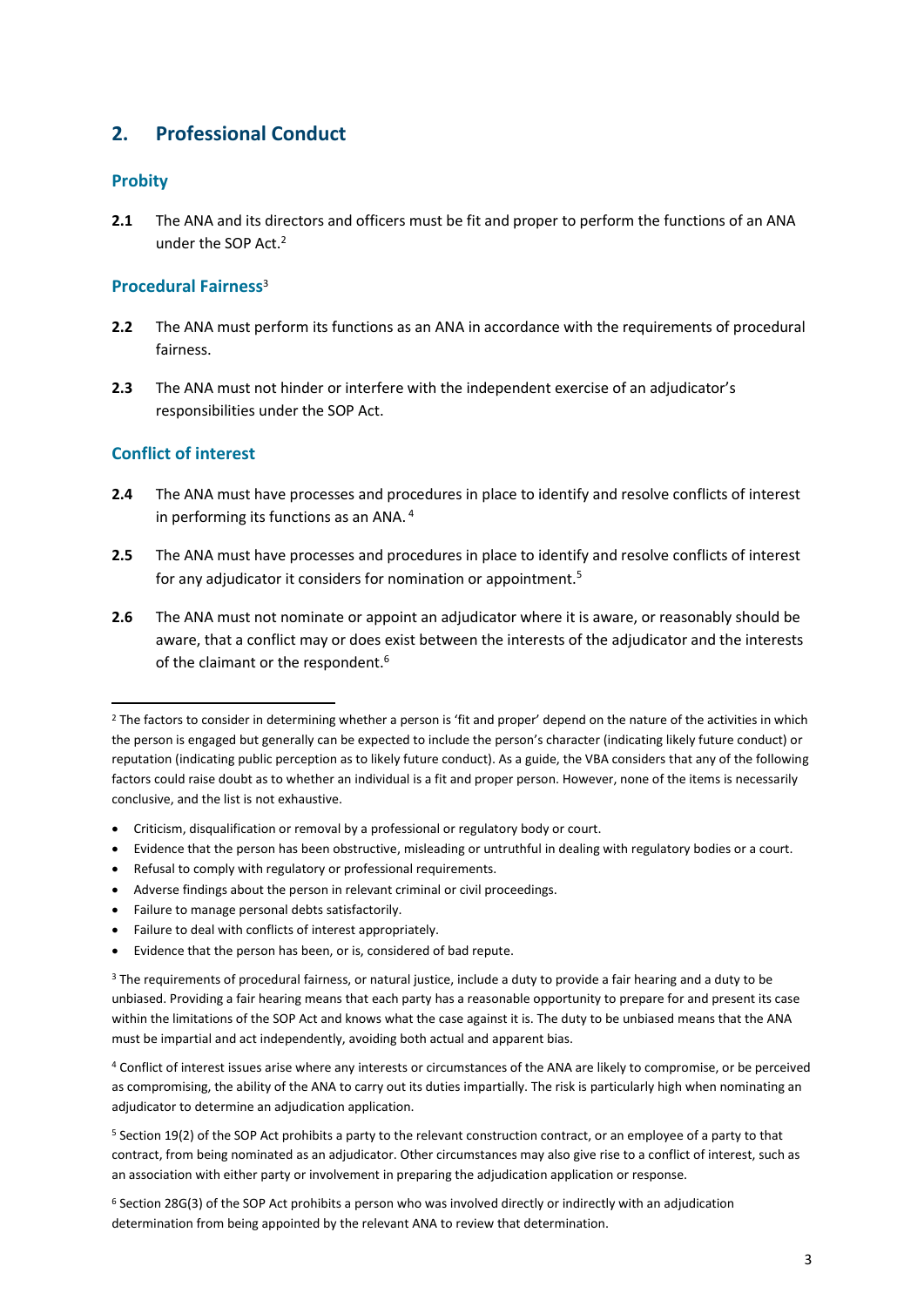# <span id="page-5-0"></span>**3. Confidentiality and Privacy**

### **Confidential information**

**3.1** The ANA must keep all confidential information secure. The ANA is responsible for, and must take all reasonable measures to ensure, the security of confidential information for so long as that confidential information is within its control. In so doing, the ANA must ensure that the confidential information is protected at all times from access, use or misuse, damage or destruction, by any person not authorised to receive it.<sup>7</sup>

# **Personal information**

**3.2** The ANA must ensure that the personal information it collects, uses, holds and discloses in performing its functions as an ANA is protected to the standards set out in the National Privacy Principles in the *Privacy Act 1988* (Cth).<sup>8</sup>

# **Limits on use and disclosure**

**3.3** The ANA, its staff and all other persons involved in the adjudication process must not use or disclose any matters or documents related to the adjudication except to the extent necessary for the performance of their functions under the SOP Act and SOP Regulations and these Conditions of Authorisation.<sup>9</sup>

<sup>1</sup> 7 'Confidential information' means any information or data, including personal information, whether or not in material form, which is confidential to a party, including confidential information acquired, collected or developed for the purpose of the adjudication or obtained during the adjudication, except that which is already in the public domain otherwise than as a result of breach of these Conditions of Authorisation.

<sup>8</sup> 'Personal information' refers to information that directly or indirectly defines an individual and is defined in section 6 of the *Privacy Act 1988*. Organisations with an annual turnover of less than \$3 million are generally exempt from the *Privacy Act 1988* but can opt-in to the federal privacy regime by notifying the Federal Privacy Commissioner of their choice to be covered. An ANA that is otherwise exempt from the *Privacy Act 1988* is not required to opt-in but is required to protect personal information to the same standard as those organisations that are covered by the federal privacy regime.

<sup>9</sup> The ANA is required by section 43B of the SOP Act and by these Conditions of Authorisation to provide information to the VBA.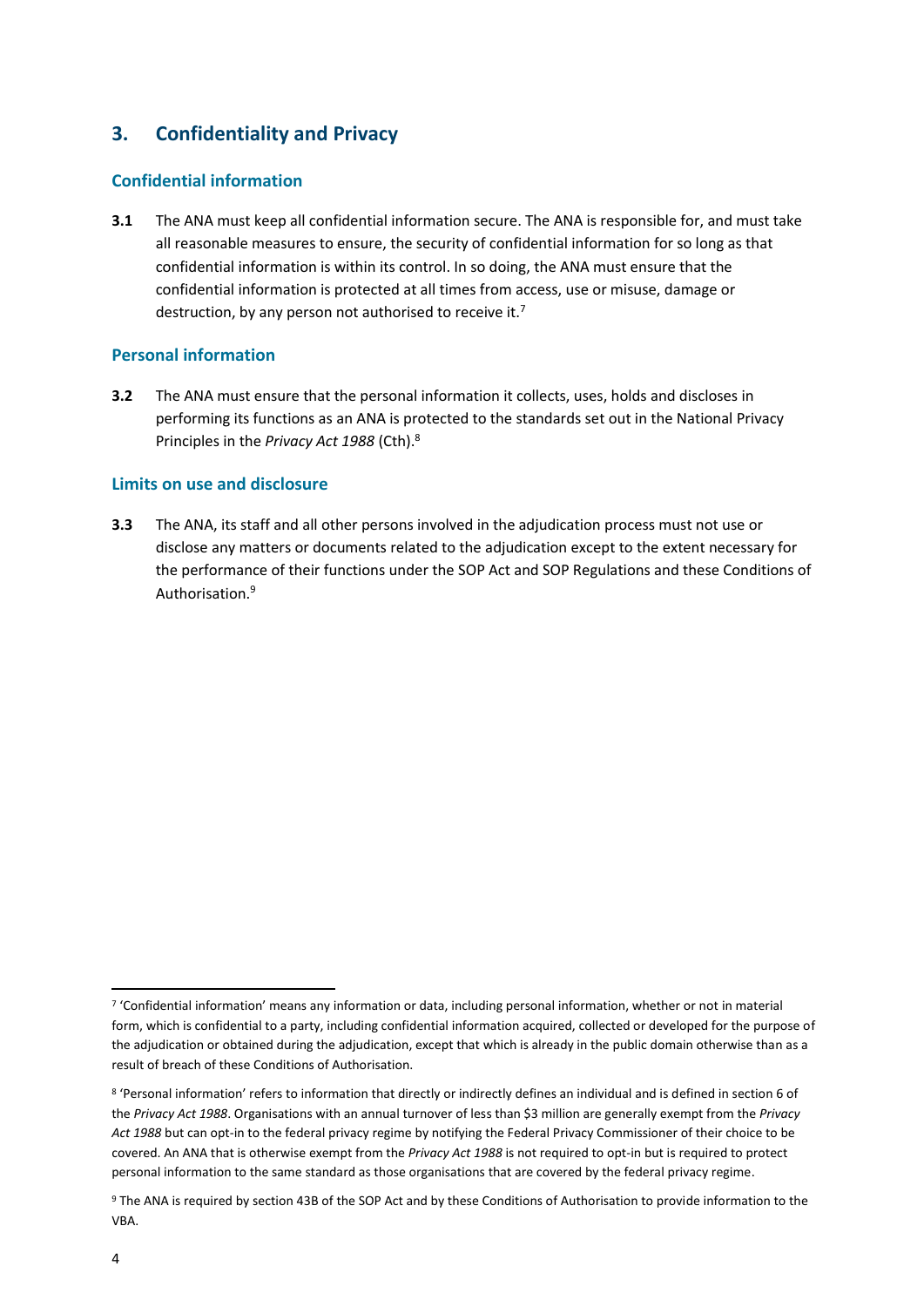# <span id="page-6-0"></span>**4. Public Access**

# **Information and advice**

**4.1** The public must be able to seek and obtain accurate information and timely advice from the ANA about the Security of Payment scheme and the adjudication process.

# **Service of documents**

**.** 

**4.2** The ANA must maintain at all times an address in Australia where adjudication applications, adjudication responses and other documents may be expeditiously served by post, fax or other delivery.<sup>10</sup>

<sup>&</sup>lt;sup>10</sup> Section 50 of the SOP Act sets out the methods by which notices and documents may be served for the purposes of the SOP Act.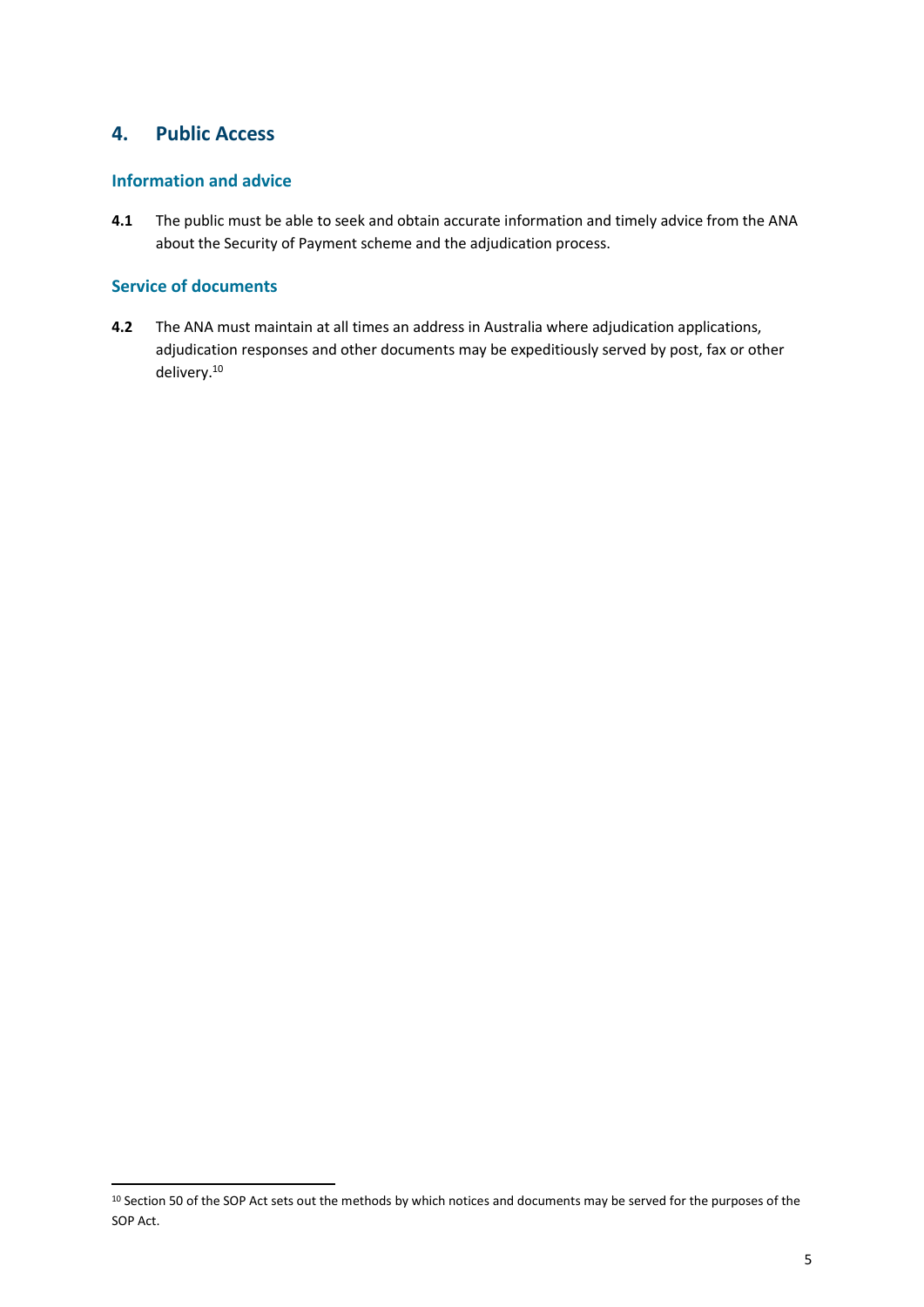# <span id="page-7-0"></span>**5. Management of the Adjudication Process**

# **General responsibility for the adjudication process**

- **5.1** The ANA is required to establish and maintain practices and procedures that deliver an adjudication process that is:
	- in accordance with the SOP Act, the SOP Regulations, the Ministerial Guidelines and these Conditions of Authorisation
	- fair and impartial
	- expeditious
	- provided within a reasonable and appropriate cost framework, and
	- transparent.

### **Management of Documents and Notices**

- **5.2** The ANA must manage documents and notices in a timely manner.<sup>11</sup>
- **5.3** The ANA must develop and maintain a procedure for recording the time and date of receipt and service of any document relevant to a process under the SOP Act.
- **5.4** The ANA must produce adjudication certificates promptly on request.

# **Nomination of Adjudicators**

- **5.5** The ANA must develop and maintain a procedure for the selection and nomination of adjudicators that:
	- is expeditious
	- is carried out fairly and without favouritism or self interest
	- identifies adjudicators who are suitably qualified and whose skills are appropriate to the particular adjudication application, and
	- ensures that any conflict of interest is addressed before nomination.

# **Quality of adjudication**

- **5.6** The ANA must establish and maintain a quality assurance system that supports consistent and reliable adjudicator selection, training and monitoring. The system should ensure that all nominated adjudicators:
	- are monitored for compliance with the SOP Act, the SOP Regulations and the Adjudicator Standards of Conduct at Appendix 1 of these Conditions of Authorisation
	- meet the Adjudicator Core Competencies at Appendix 2 of these Conditions of Authorisation, and
	- continually update their skills and knowledge relevant to the practice of adjudication under the SOP Act.

**.** 

<sup>&</sup>lt;sup>11</sup> The SOP Act sets out timelines within which documents and notices must be delivered at all stages of the adjudication process.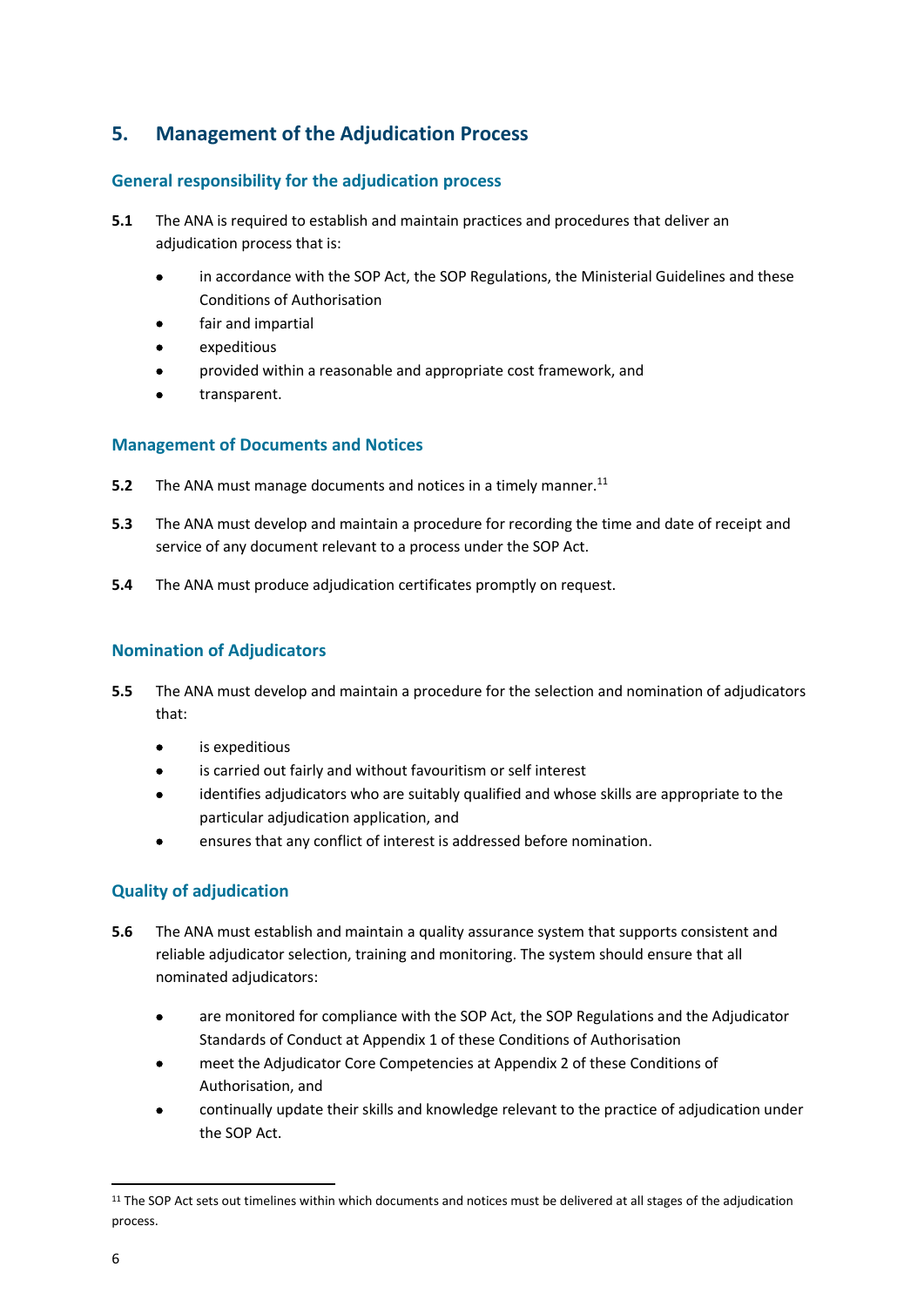# <span id="page-8-0"></span>**6. Record Keeping and Reporting**

### **Records**

**6.1** The ANA must maintain all records relating to the administration and conduct of adjudication matters that are necessary to enable reporting to the VBA as required.

### **Notification of subsequent court proceedings**

**6.2** The ANA must notify the VBA as soon as practicable of any court action of which it becomes aware relating to or affecting an adjudication application made to that ANA.

### **Annual Reports**<sup>12</sup>

- **6.3** The ANA must submit an annual report in the approved form to the VBA that includes the following information relating to the reporting period:
	- Details of staff, indicating FTE (full time equivalent), available to carry out the ANA's obligations, particularly under clauses 4, 5 and 6 of these Conditions of Authorisation.
	- Details of training activities provided to staff.
	- Details of adjudicators nominated by the ANA (including qualifications of each adjudicator and the frequency of nomination).
	- Details of training activities offered to adjudicators, and taken up by adjudicators.
	- Details of any complaints received about the ANA or the conduct of any adjudicator arising from the SOP Act along with any investigations, relevant decisions and the outcome of such complaints.
	- Details of the ANA's fees charged and received, for services provided in connection with adjudication applications for the reporting period, to include:
		- The fee structures by which they charge for their work as an ANA, to adjudicators and to parties to adjudication.
		- All fee or financial arrangements between the ANA and parties to adjudication.
		- All fee or financial arrangements between the ANA and nominated adjudicators.
		- All fees received from adjudicators and parties to adjudication.
		- Details of fees charged and received by nominated adjudicators.
- **6.4** The reporting period for Annual Reports is the 12 month period from 1 July to 30 June. Annual Reports must be signed by the Director, Company Secretary or equivalent office holder of the ANA and submitted by 31 July each year.

### **Quarterly Reports**

1

**6.5** The ANA must submit a quarterly report in the approved form to the VBA. The Quarterly Report will provide statistical information.

<sup>&</sup>lt;sup>12</sup> The ANA is required by section 43B(1) of the SOP Act to provide such non-identifying information to the VBA as the VBA may reasonably request. Section s 43B(2) specifies that the information that the VBA may reasonably request may include information regarding the nomination of adjudicators and appointment of review adjudicators, the assessment of the eligibility of persons to be adjudicators and the fees charged by the ANA and adjudicators.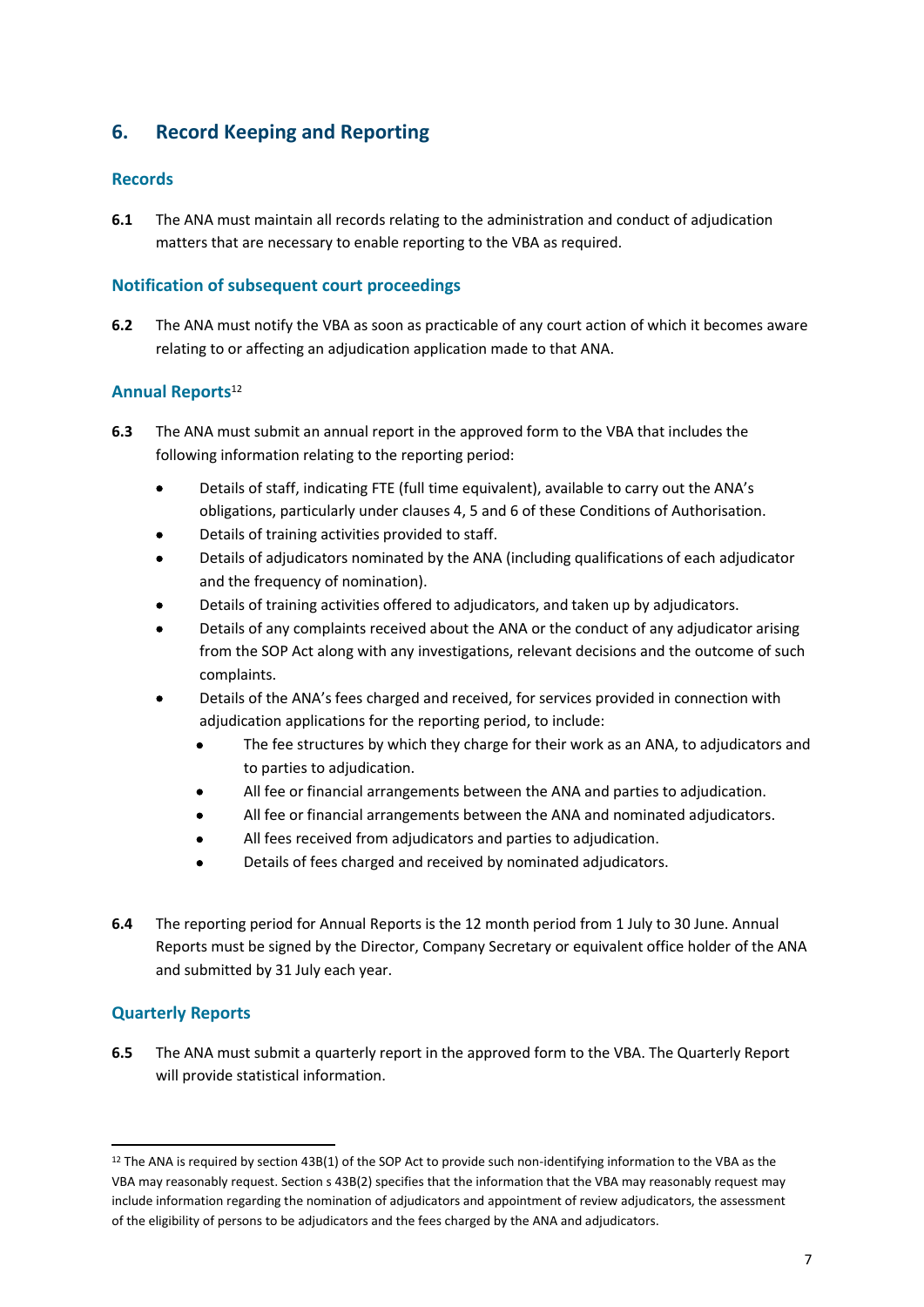**6.6** The submission dates for Quarterly Reports are

| 31 October | (for reporting period 1 July to 30 September)   |
|------------|-------------------------------------------------|
| 31 January | (for reporting period 1 October to 31 December) |
| 30 April   | (for reporting period 1 January to 31 March)    |
| 31 July    | (for reporting period 1 April to 30 June).      |
|            |                                                 |

# **Notification of change in circumstances**

- **6.7** The ANA must report to the VBA any changes in details supplied in the ANA Application for Authorisation as a Nominating Authority within seven (7) days of the changes occurring.
- **6.8** An ANA that ceases to provide the services of an ANA to the public must inform the VBA as soon as practicable.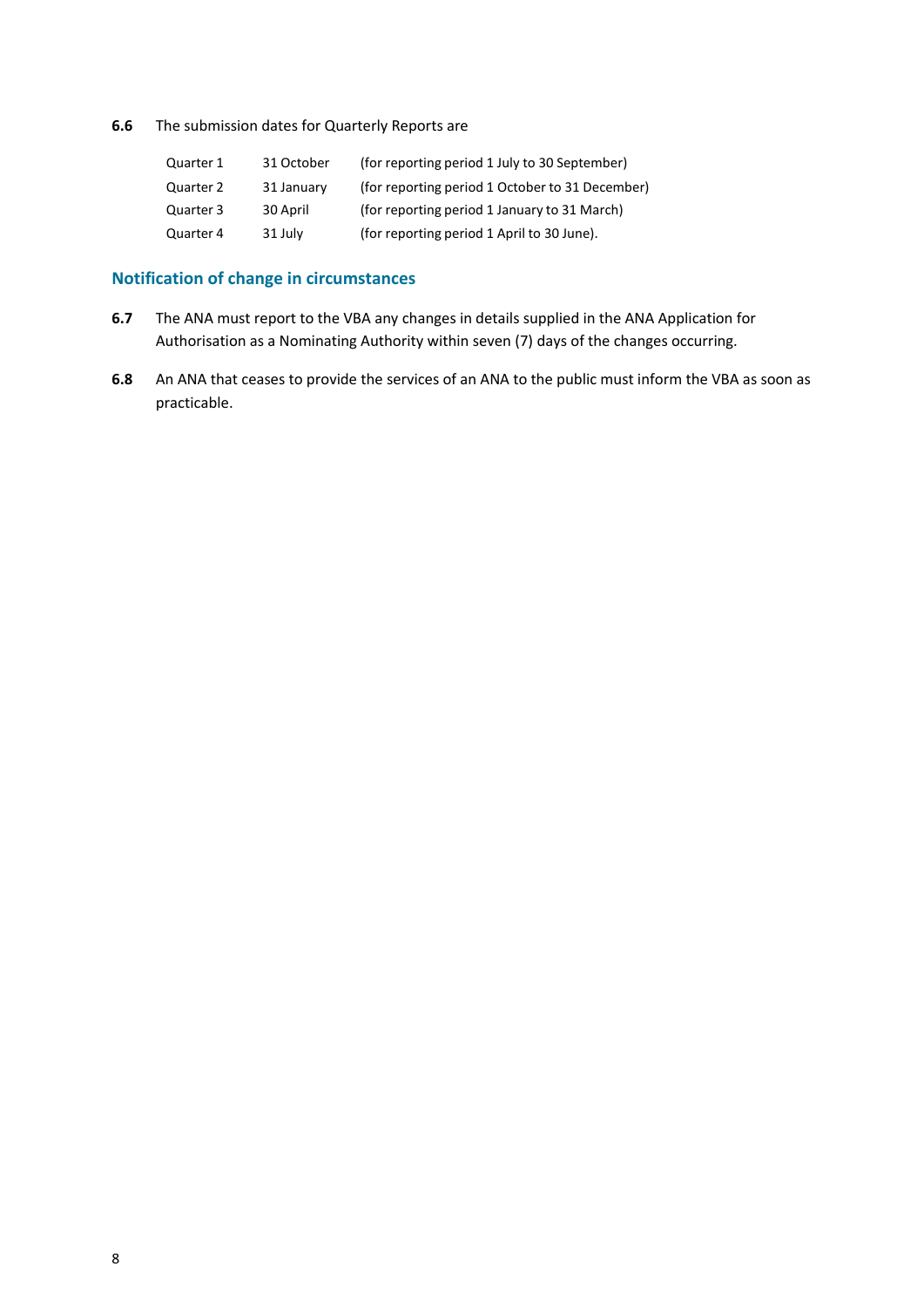# <span id="page-10-0"></span>**7. Complaints**

### **Availability of complaints procedures**

- **7.1** The ANA must establish, and make available to any person involved in the adjudication process, a complaints procedure that provides:
	- an independent investigation, particularly if a complaint concerns the ANA
	- a timely resolution, and
	- appropriate remedies and sanctions where the complaint is proved.
- **7.2** The ANA's complaint procedures must be able to address complaints relating to:
	- any process of the ANA in relation to or arising out of the SOP Act
	- any conduct by any officer or personnel of the ANA
	- any conduct by an adjudicator nominated by the ANA, or
	- any other relevant matter concerning the ANA.
- **7.3** The ANA must make any person involved in the adjudication process aware of its complaints procedures.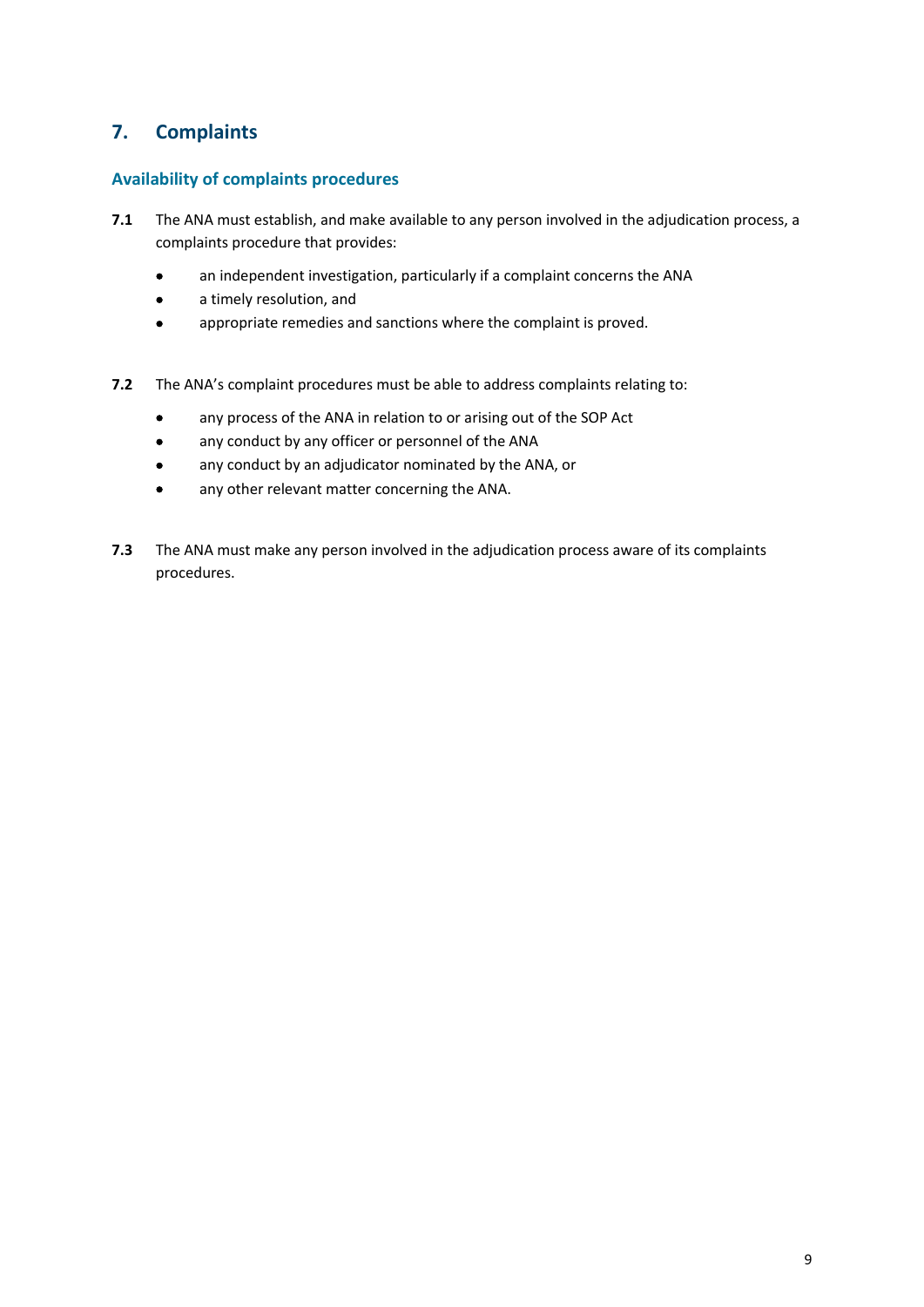# <span id="page-11-0"></span>**Appendix 1 – Adjudicator Standards of Conduct**

The conduct of adjudicators in performing functions under the SOP Act should at all times meet the standards set out in this Appendix.

The ANA Conditions of Authorisation require ANAs to monitor the adjudication process and report to the VBA about any complaints they receive about the adjudicators they nominate.

### 1. General Obligations

- 1.1 Adjudicators must comply with the requirements of the SOP Act, the SOP Regulations and these Standards of Conduct
- 1.2 Adjudicators must conduct themselves in a professional and competent manner when exercising their powers under the SOP Act.

#### 2. Probity

- 2.1 Adjudicators must at all times be fit and proper people for the role of determining applications and review applications under the SOP Act.<sup>13</sup>
- 2.2 Adjudicators must exercise their responsibilities independently and take into account only relevant matters. 14

#### 3. Competence

- 3.1 Adjudicators must meet and maintain the Adjudicator Core Competencies as set out in Appendix 2 to these Conditions of Authorisation.
- 3.2 Adjudicators must accept nominations only if they consider they are competent in view of the nature and complexity of the matter.

- Criticism, disqualification or removal by a professional or regulatory body or court.
- Evidence that the person has been obstructive, misleading or untruthful in dealing with regulatory bodies or a court.
- Refusal to comply with regulatory or professional requirements.
- Adverse findings about the person in relevant criminal or civil proceedings.
- Failure to manage personal debts satisfactorily.
- Failure to deal with conflicts of interest appropriately.
- Evidence that the person has been, or is, considered of bad repute.

<sup>1</sup>  $13$  The factors to consider in determining whether a person is 'fit and proper' depend on the nature of the activities in which the person is engaged but generally can be expected to include the person's character (indicating likely future conduct) or reputation (indicating public perception as to likely future conduct). As a guide, the VBA considers that any of the following factors could raise doubt as to whether an individual is a fit and proper person. However, none of the items is necessarily conclusive, and the list is not exhaustive.

<sup>&</sup>lt;sup>14</sup> The matters an adjudicator must consider in determining an adjudication application are set out in section 23 of the SOP Act.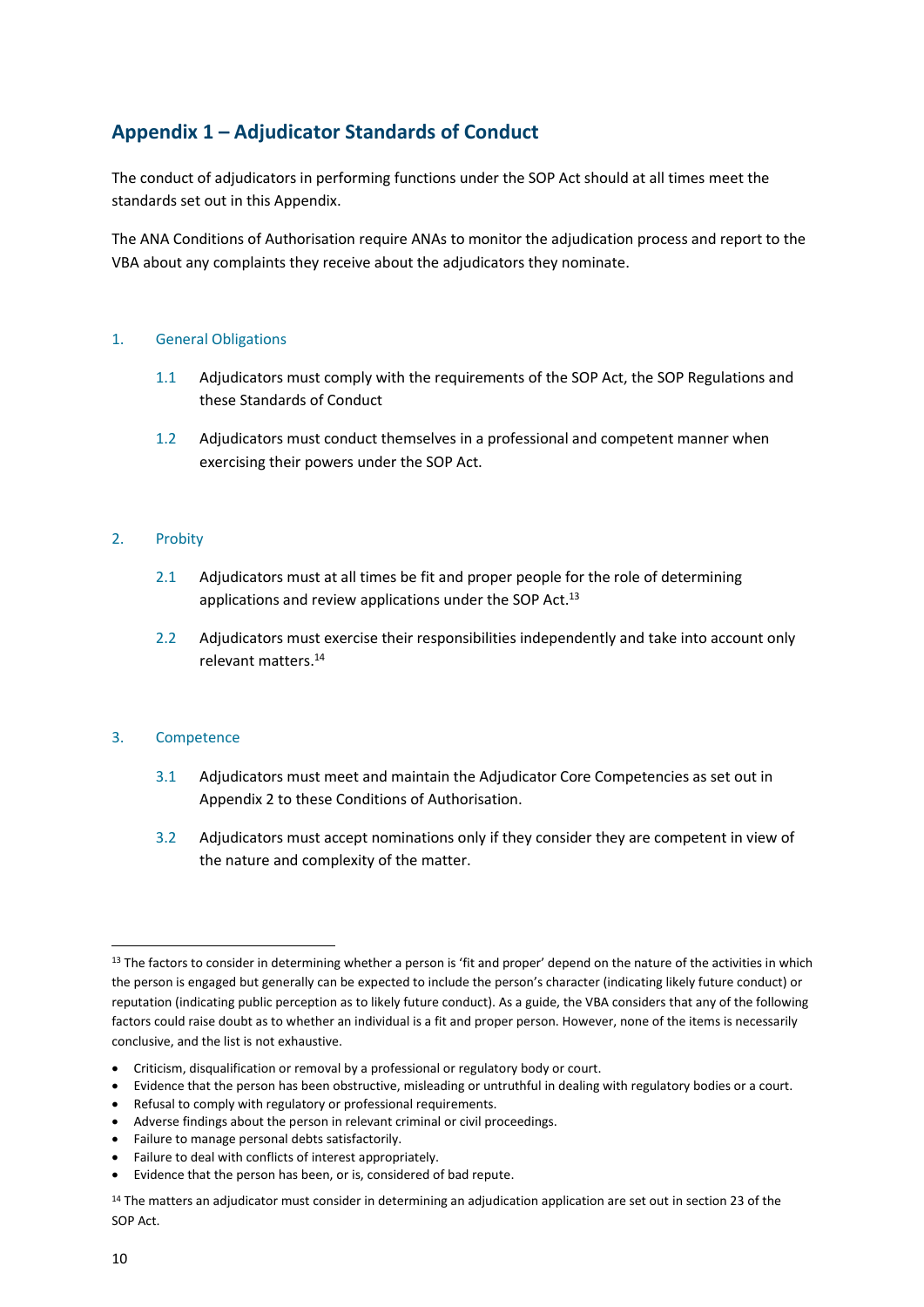### 4. Conflict of Interest

- 4.1 Adjudicators must not accept any adjudication application or undertake an adjudication review if doing so would create any actual or likely conflict of interest, or any perception of conflict of interest or bias on their part.
- 4.2 An adjudicator who identifies an actual or likely conflict of interest after the adjudication has commenced must notify the nominating ANA as soon as practicable and follow that ANA's procedures for resolving the conflict.<sup>15</sup>

### 5. Procedural Fairness

- 5.1 Adjudicators must exercise their powers under the SOP Act in accordance with the rules of natural justice and procedural fairness.
- 5.2 Adjudicators must exercise their powers under the SOP Act impartially and avoid any actual or perceived bias.
- 5.3 Adjudicators must ensure that each party has a reasonable opportunity to be heard and full knowledge of the evidence and information on which the adjudicator will make the decision.

### 6. Confidentiality and Privacy

1

- 6.1 Adjudicators must protect confidential information at all times from access, use, misuse, damage or destruction by any person not authorised to receive it.<sup>16</sup>
- 6.2 Adjudicators must protect the personal information they collect, use, hold and disclose in performing functions under the SOP Act in accordance with the privacy policy of the nominating ANA or otherwise to the standards set out in the National Privacy Principles in the *Privacy Act 1988* (Cth).<sup>17</sup>
- 6.3 A determination must only include information that is necessary to explain the basis of any decision.

<sup>&</sup>lt;sup>15</sup> ANAs are required to have processes and procedures to identify and resolve conflicts of interest for any adjudicators they consider for nomination or appointment – Conditions of Authorisation 2.5.

<sup>16</sup> 'Confidential information' means any information or data, including personal information, whether or not in material form, which is confidential to a party, including confidential information acquired, collected or developed for the purpose of the adjudication or obtained during the adjudication, except that which is already in the public domain otherwise than as a result of a failure to meet these Standards of Conduct.

<sup>17</sup> 'Personal information' refers to information that directly or indirectly defines an individual and is defined in section 6 of the *Privacy Act 1988* (Cth).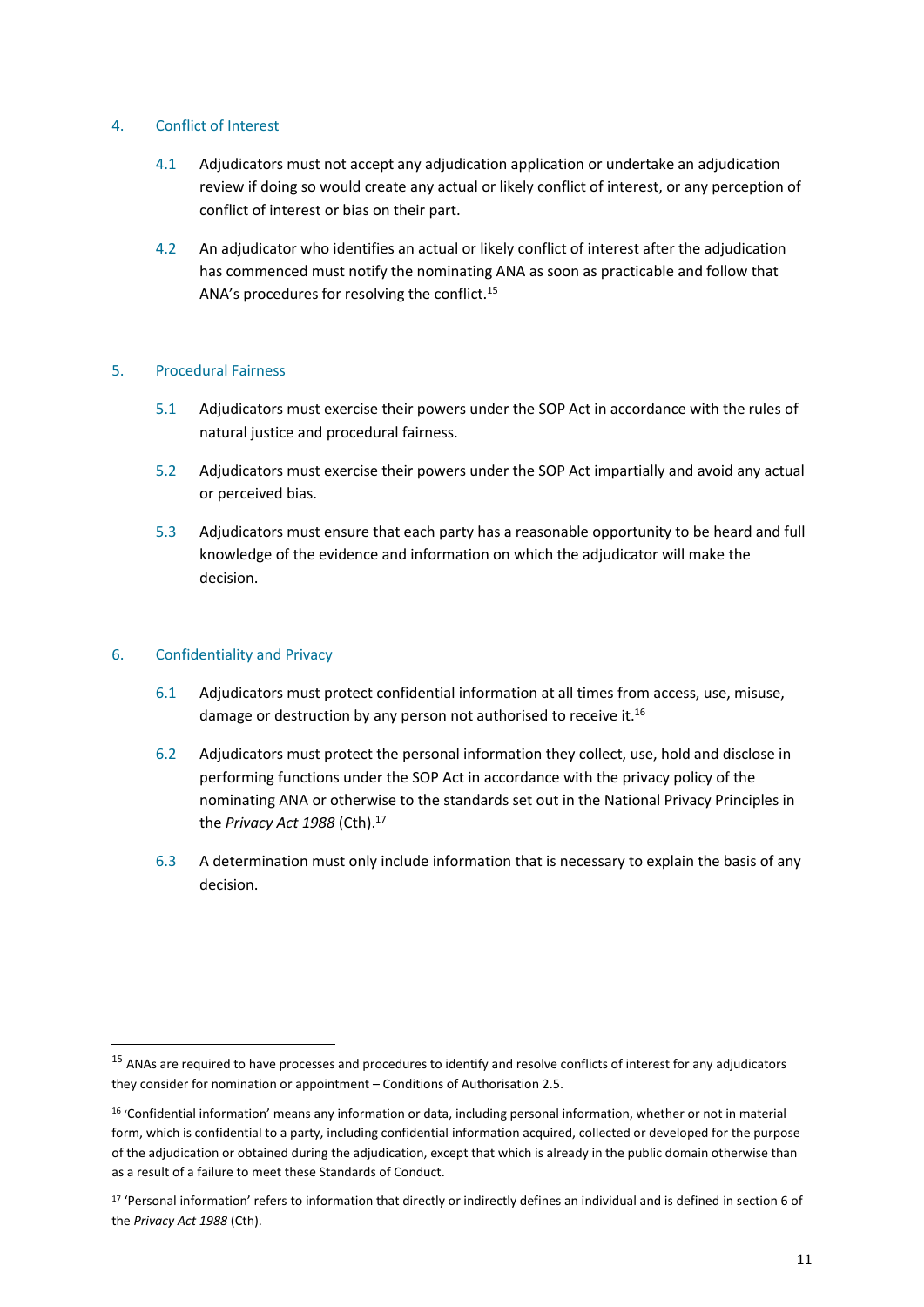### 7. Fees

- 7.1 Adjudicators must charge fees which are reasonable, having regard to the nature and complexity of the matter, the time required and the expertise of the adjudicator.
- 7.2 Adjudicators must fully disclose their scale of fees and other likely charges to the parties and the nominating ANA before commencing the adjudication, and provide itemised invoices at the end of the process.

### 8. Complaints

- 8.1 An adjudicator must refer any complaint about the service provided by the adjudicator to the nominating ANA.
- 8.2 Adjudicators who wish to make a complaint regarding unsatisfactory or unprofessional conduct by an ANA or any officer of personnel of the ANA must raise the matter with the ANA in the first instance, except in the circumstances described in 8.3.18
- 8.3 If it might cause the adjudicator personal or professional prejudice or detriment to make a complaint to the ANA, the adjudicator may make a complaint referred to in 8.2 to the VBA.

**.** 

<sup>&</sup>lt;sup>18</sup> ANAs must have procedures in place to address complaints made by any person about themselves, their officers or personnel, or any adjudicator they nominate – Condition of Authorisation 7.2.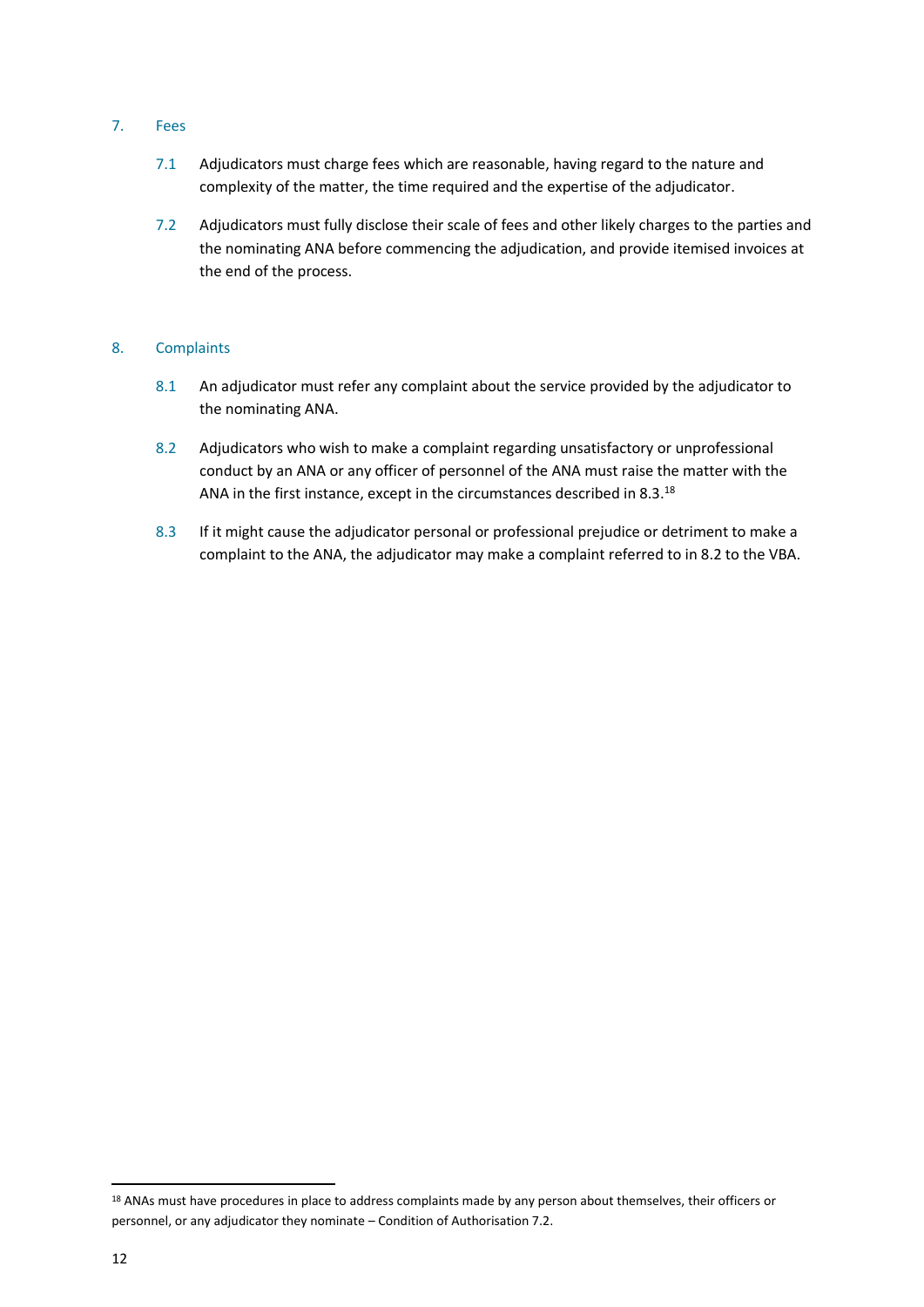# <span id="page-14-0"></span>**Appendix 2 – Adjudicator Core Competencies**

ANAs must ensure that the adjudicators they nominate for the purposes of the SOP Act have the qualifications, knowledge and skills set out in this Appendix.

### **Recognised qualifications**

- 1. At least one of the following
	- 1.1 A degree from a university or other tertiary institution in Australia, or an equivalent qualification from outside Australia, in one of the following disciplines:
		- Architecture
		- Building
		- Engineering
		- Construction
		- Quantity surveying
		- Building surveying
		- Law
		- Project management, or
	- 1.2 Eligibility for registration as a builder under the *Building Act 1993* in the class of commercial builder (unlimited) or domestic builder (unlimited), or
	- 1.3 10 or more years' experience in the administration, management and supervision of construction contracts or in dispute resolution relating to construction contracts.

#### **Relevant experience**

2. At least five years' experience in the administration, management and supervision of construction contracts or in dispute resolution relating to construction contracts.

#### **Adjudication training**

- 3. Successful completion of an adjudication qualification that attests to the adjudicator possessing the essential skills and knowledge set out below.
	- 3.1 Overview of the SOP Act
		- The object of the SOP Act
		- The purpose of the SOP Act
		- The structure of the SOP Act
		- Meaning of terms
		- Comparison with equivalent legislation in other Australian jurisdictions
	- 3.2 Scope and purpose of adjudication under the SOP Act
		- The interim nature of adjudication
		- Comparison with other forms of alternative dispute resolution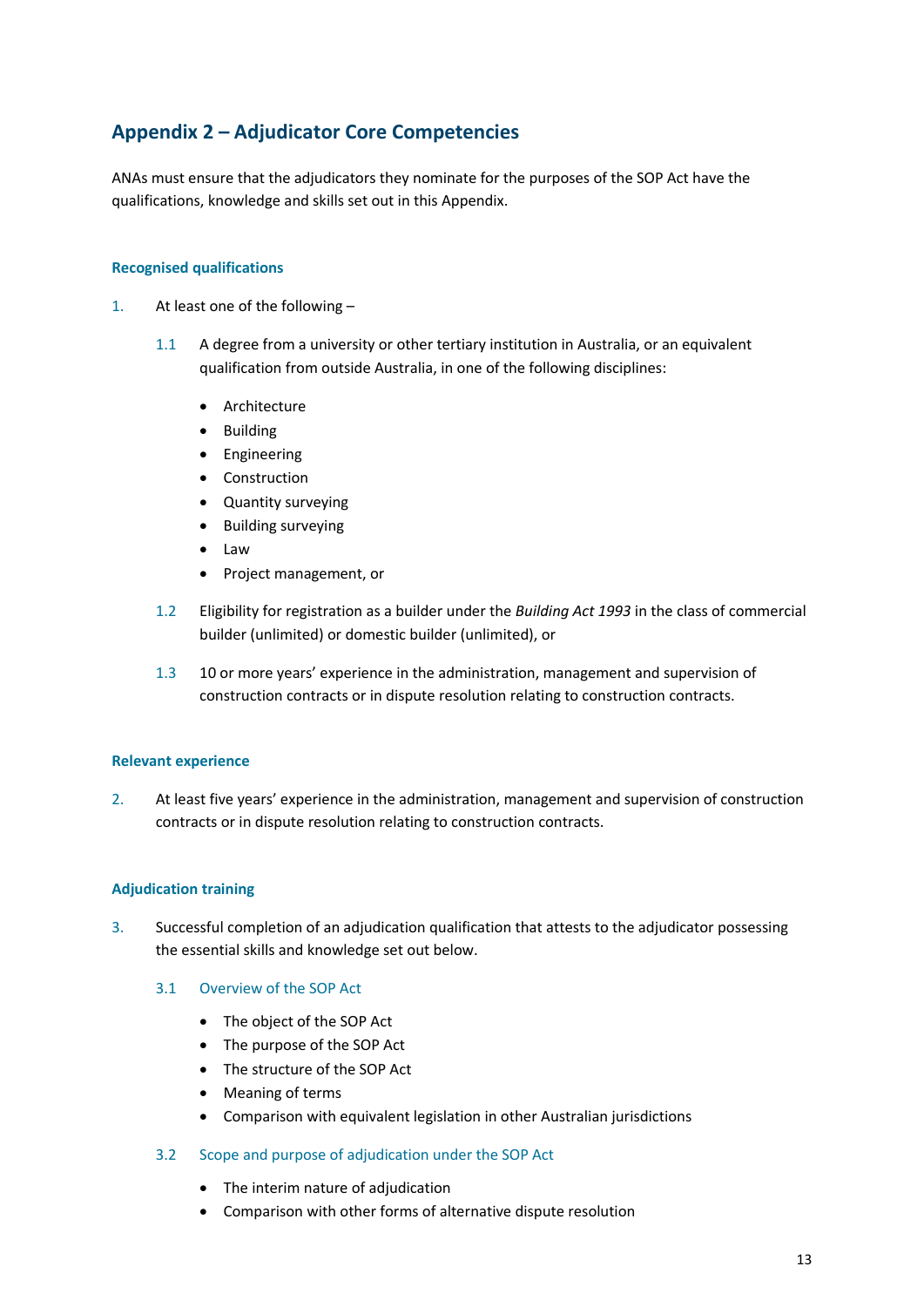- Payment claims
- Claimable variations
- Excluded amounts
- Relationship between the SOP Act and contractual provisions
- The two tiers of adjudication: initial adjudication and adjudication review
- Consequences of acting outside jurisdiction

### 3.3 Regulatory framework

- Role and functions of the VBA
- Role and functions of ANAs
- Relationship between VBA and ANAs
- Relationship between ANAs and adjudicators
- Ministerial Guidelines
- Conditions of Authorisation

### 3.4 Role and functions of adjudicators under the SOP Act

- Responsibilities and duties under the SOP Act and SOP Regulations
- Monitoring by the nominating ANA and the VBA

### 3.5 Appointment of adjudicators

- Eligibility requirements and restrictions specified in the SOP Act
- Factors the ANA must consider in nominating an adjudicator or selecting a review adjudicator, including conflict of interest and the type and complexity of the particular dispute
- Factors the adjudicator must consider in accepting a nomination, including conflict of interest, availability and competence
- Statutory deadlines and the claimant's right to withdraw application if not met

#### 3.6 Adjudication process

- Challenges to jurisdiction
- Withdrawal of application; settlement by the parties
- Previous adjudication applications
- Concurrent adjudication applications
- Time constraints and extensions of time
- Fees right to withhold decision until paid
- Invoicing
- Correcting mistakes in determinations
- Reporting requirements

### 3.7 Standards of conduct

- Probity
- Avoiding conflict of interest, both perceived and actual
- Ensuring procedural fairness and meeting the requirements of natural justice
- Ensuring confidentiality and privacy
- Consequences of failure to meet Adjudicator's Standards of Conduct
- Applying the standards including, as a minima, how to approach the following issues:
	- Relationship with ANA and other adjudicators
	- Prior or current connections with parties to the contract, perceived or actual